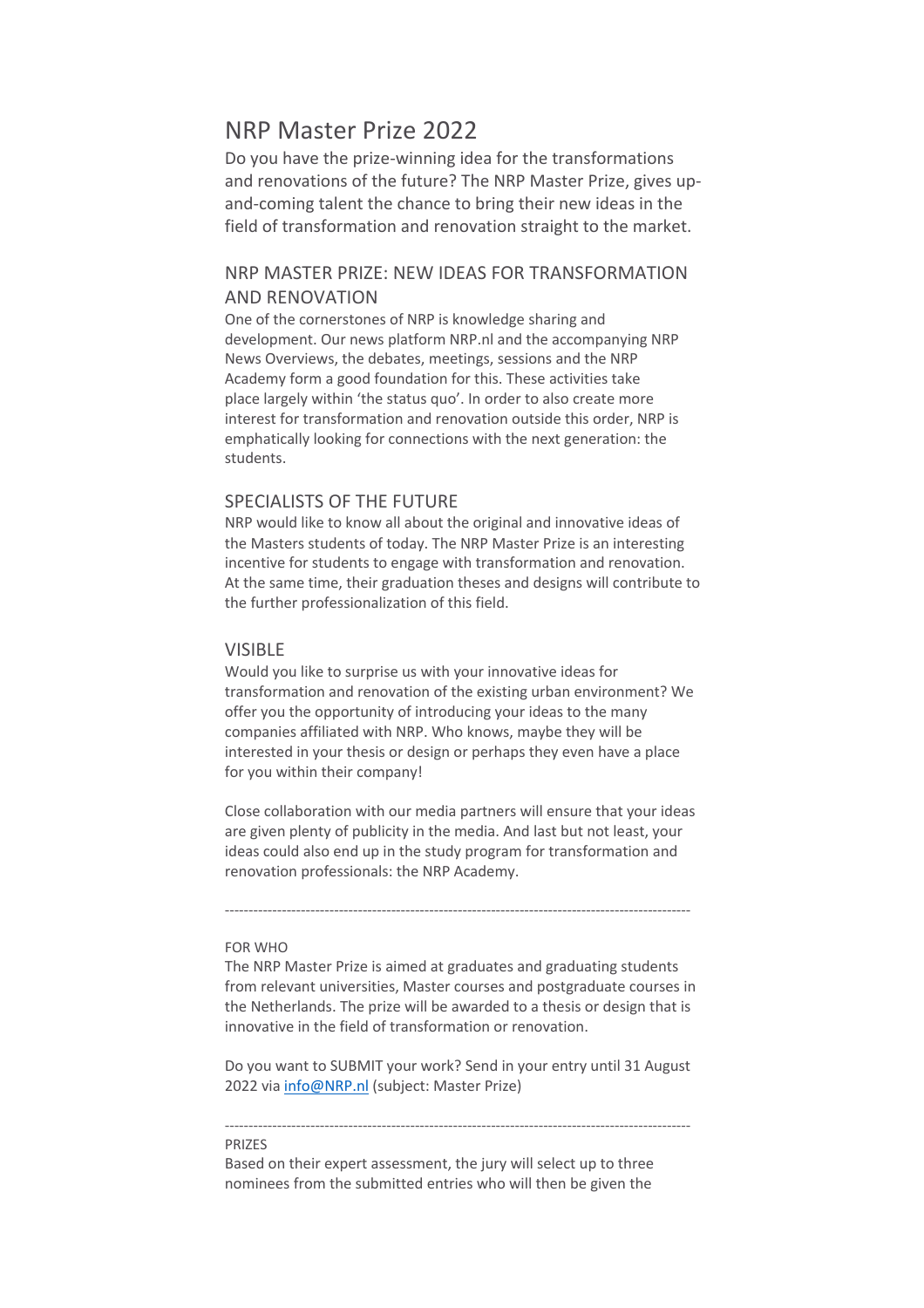opportunity to present their submission to the jury. After deliberation the jury will determine the winner. In 2022 the prizes are as follows:

1st prize: € 3000 2nd prize: € 2000 3rd prize: € 1000

#### --------------------------------------------------------------------------------------------------

### JURY NRP MASTER PRIZE

The jury of the NRP Master Prize is comprised of experts working for an NRP partner/patron.

- The jury will be appointed by the board of the NRP
- It will consist of up to six experts and be a reflection of the profiles present within the network of the NRP
- The jury will elect one of its members as a chairman who can enlist the assistance of external experts.
- If a jury member is directly linked to one of the submitted theses, the jury member involved will not be included in the judging of the thesis/theses in question.

#### Jury 2022:

- Eva Hermans (De Nederlandse Bank), chairman
- Karin Wolf (WDJArchitecten)
- Irene Ponec (Ymere)
- André Köster (Dura Vermeer)
- Michiel Otto (HEVO)
- Erna van Holland (NRP), secretary

--------------------------------------------------------------------------------------------------

## CONDITIONS / REGULATIONS

The entries will be judged at least on the following aspects:

- Quality of the thesis in general: breadth, depth, methodology, conclusions and recommendations.
- The relevance for transformation and renovation.
- The importance of the study in question for the professionalization of transformation and renovation.
- The innovative aspects within the study carried out.
- Manner of presentation.
- Originality.

### **CONDITIONS**

- The prize will only be awarded to the theses or designs in renovation and/or transformation made by way of completion of a university Master course or real estate related post-academic or postgraduate Master course.
- The thesis/design must be accessible to the public.
- The thesis/design must be relevant and innovative in the field of transformation and renovation.
- The prize will be awarded annually and is relevant to theses/designs completed in them preceding academic year.
- An entry can compete only once for the NRP Master Prize.